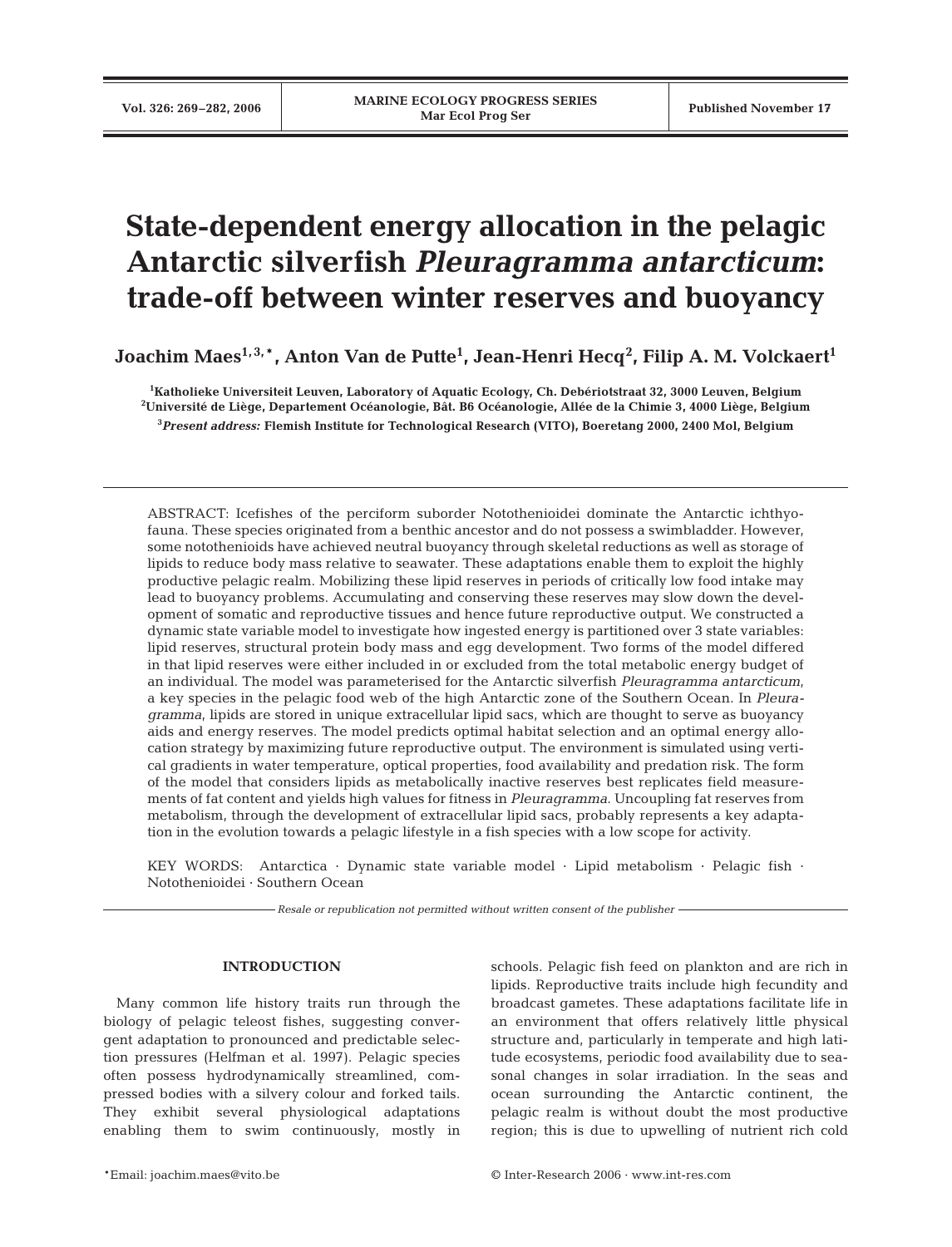water. The fish fauna in these ice-cold waters is dominated mainly by notothenioids, a perciform suborder of the acanthopteryian teleosts. Notothenioids originate from a bottom-dwelling ancestor (Eastman & Clarke 1998). Although they have pelagic larvae, juvenile or adult stages are typically benthic. The hypothesis is that the lack of a swimbladder in the common ancestor prevented early colonisation of the pelagic habitat after the establishment of the present climate some 20 million years ago (DeVries & Eastman 1978, Eastman 1997).

Only a few notothenioid Antarctic fish species have radiated into meso-, epi- or cryopelagic niches, including the abundant Antarctic silverfish *Pleuragramma antarcticum* Boulenger, 1902. *P. antarcticum* is the most abundant fish species in the high-Antarctic shelf areas of the Southern Ocean (Hubold 1984). It has a circumpolar distribution and occurs at depths between 0 and 1000 m (Fuiman et al. 2002). The species shows many of the anatomic and behavioural characteristics common to pelagic fishes. *Pleuragramma* are silvery coloured planktivores that aggregate in loose schools (Fuiman et al*.* 2002). They have achieved neutral buoyancy though a combination of skeletal reduction and lipid deposition in large subcutaneous and intermuscular lipid sacs (Eastman 1993). Fat reduces the density of the fish so that buoyancy increases. Negatively buoyant fish must use energy to maintain a vertical position; otherwise they sink.

Lipid content in *Pleuragramma* ranges between 15 and 40% of the dry body mass and represents one of the largest observed lipid values among teleosts (Friedrich & Hagen 1994, Eastman 1997, Wöhrmann et al*.* 1997, Hagen et al*.* 2000). Many animals use their fat reserves rather than proteins or sugars as a source of energy whenever demands exceed intake (Bull et al. 1996, Noren & Mangel 2004). Theoretical work suggests that the size of reserves should vary with the costs and benefits of maintaining it (Lima 1986, Clark & Mangel 2000, Garvey & Marshall 2003). However, in *Pleuragramma*, it is unclear whether or not stored lipids are metabolically active and supply energy to maintain body functions during the austral winter when productivity is low (DeVries & Eastman 1978, Eastman 1988, Hubold & Hagen 1997, Wöhrmann et al*.* 1997, Hagen et al. 2000). Previous histological work showed that lipid sacs are surrounded by cells that possibly regulate lipid transport (Eastman 1988). Lipid reserves in *Pleuragramma* may thus represent an energy source to be used in periods of critically low food intake as well as a buoyancy aid that should be conserved. Accumulating and maintaining energydense reserves necessarily reduces the allocation of ingested energy to other tissues, including structural protein body mass and reproductive tissues, thus possibly compromising future reproductive output. This is especially evident in juvenile fish that experience higher predation rates than adults. Therefore an unbalanced energy allocation has a clear fitness consequence.

In this paper, we model an optimal resource allocation strategy and optimal habitat selection, taking into account fitness consequences. We particularly focus on the lipid metabolism and impose different constraints with respect to the accumulation or utilization of lipid reserves. We use the framework of a dynamic state variable model introduced by Mangel & Clark (1988). Dynamic modelling in ecology is based on the assumption that organisms respond to changes in their environment, given their current physiological state, to maximize fitness. We simulate a 1-dimensional, seasonally changing environment, which has been parameterised for the Ross Sea. The environment is represented by vertical profiles of light intensity, temperature, availability of copepods and predation risk. Using the model, we explore how different constraints on the energy dynamics affect lipid deposition, expected fitness, fecundity and habitat use in *Pleuragramma antarcticum*. Two adaptive models are explored; these differed in that accumulated lipid reserves are either included in or excluded from the total metabolic energy budget of an individual. Under plastic energy allocation, individuals may store fat reserves but incur increased metabolic costs. A second strategy is lipid accumulation at zero maintenance costs, but once lipids are stored, they are unavailable for oxidation when food is scarce. These 2 strategies are then compared with published field data of fat content and fecundity.

# **MATERIALS AND METHODS**

**Model structure.** The model simulates optimal habitat selection and an optimal energy allocation strategy using a time-step of 1 wk. We considered 3 different vertical habitats that vary in water temperature, optical properties, food availability and predation risk. These habitats represent shallow water, mid water and deep water (Alonzo & Mangel 2001). Water temperature and food abundance influence growth through intake rate and metabolism. Fish may choose between a non-visual and a visual feeding strategy depending on ambient light conditions and plankton concentration. Short feeding periods result in lower predation risk. Assimilated energy is used to offset metabolic costs first. Energy in excess may be used to invest in structural protein mass, lipid reserves or reproductive tissue. Likewise, energy in shortage can be restored from any of these state variables. The model predicts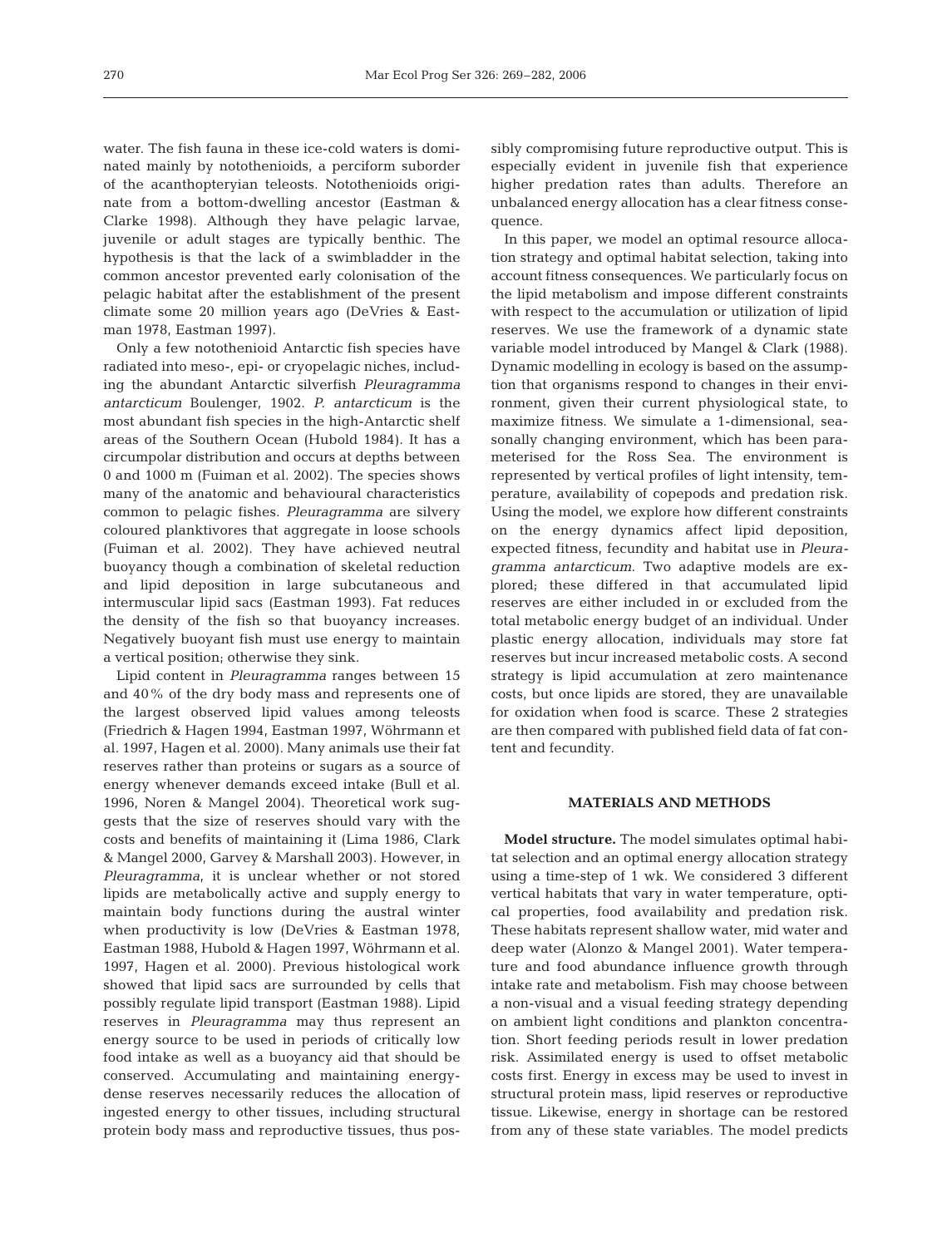optimal habitat use and energy allocation strategy for *Pleuragramma* by evaluating lifetime reproductive success using a dynamic state variable model (Clark & Mangel 2000).

**Environment.** The environment was simulated using a 1-dimensional physical model coupled to a 1-dimensional ecosystem model that had been parameterised for different regions of the Ross Sea (Goffart et al. 2000, Hecq 2003). Shallow water was modelled at 10 m, mid water at 100 m and deep water at 1000 m. These habitats were chosen as a compromise between larval habitat under sea ice and deeper juvenile or adult habitats. Using daily values for solar irradiation and monthly-averaged data of wind speed, air temperature, relative humidity, cloud cover and snow height, the model predicts formation, melting and retreat of marginal sea ice, vertical stability of the water column and nutrient availability. These physical variables essentially control primary production. Maximum chlorophyll concentrations are predicted to coincide with ice melting when entrapped algae are liberated and with the subsequent *Phaeocycstis* bloom. Based on primary production, the model predicts the biomass and abundance of 3 ecological classes of zooplankton:

micro-, meso- and macrozooplankton (Fig. 1). Temperatures averaged  $-0.1$ °C at 10 m;  $-1.3$ °C at 100 m and –1.6°C at 1000 m depth. For a description of the full model, we refer to Hecq (2003).

**State variables.** The state of an individual fish with total wet mass *W* is at any time *t* designated as *W*(*t)* and characterized by its structural body mass *B*(*t*), its lipid mass *L*(*t*) and its gonad mass *G*(*t*). The maximum possible lipid mass in *Pleuragramma* is 0.16*W*(*t*) (Friedrich & Hagen 1994); the maximum gonad mass is 0.3*W*(*t*) (Kock & Kellerman 1991). The total wet mass of a fish at time *t* satisfies:

$$
W(t) = B(t) + L(t) + G(t)
$$
 (1)

The state of an individual changes between time *t* and time *t*+1 depending on an allocation strategy  $\phi_i(t)$ , which allocates energy in excess to lipid reserves, structural mass or gonadal development. In case of a negative energy budget, energy costs to offset metabolic demands were taken from any of these tissues. Energy provided to a fasting individual = 4.5 kJ  $q^{-1}$  wet mass for structural tissue, which is mainly composed of proteins,  $5.5$  kJ  $g^{-1}$  for gonads (eggs) and 9 kJ  $q^{-1}$  for lipids.



Fig. 1. Simulated light intensity at 0 m (under sea ice) and zooplankton per  $m^3$  (log<sub>10</sub> scale) used as input variables in the dynamic state-variable model. Data was simulated for an average meteorological year, starting at the onset of the spring (1 September). Abundance of microzooplankton (< 20 µm), mesozooplankton and macrozooplankton (> 200 µm) at 3 depths is shown (shallow water: 10 m; midwater: 100 m; and deep water: 1000 m). See 'Materials and methods; Environment' for details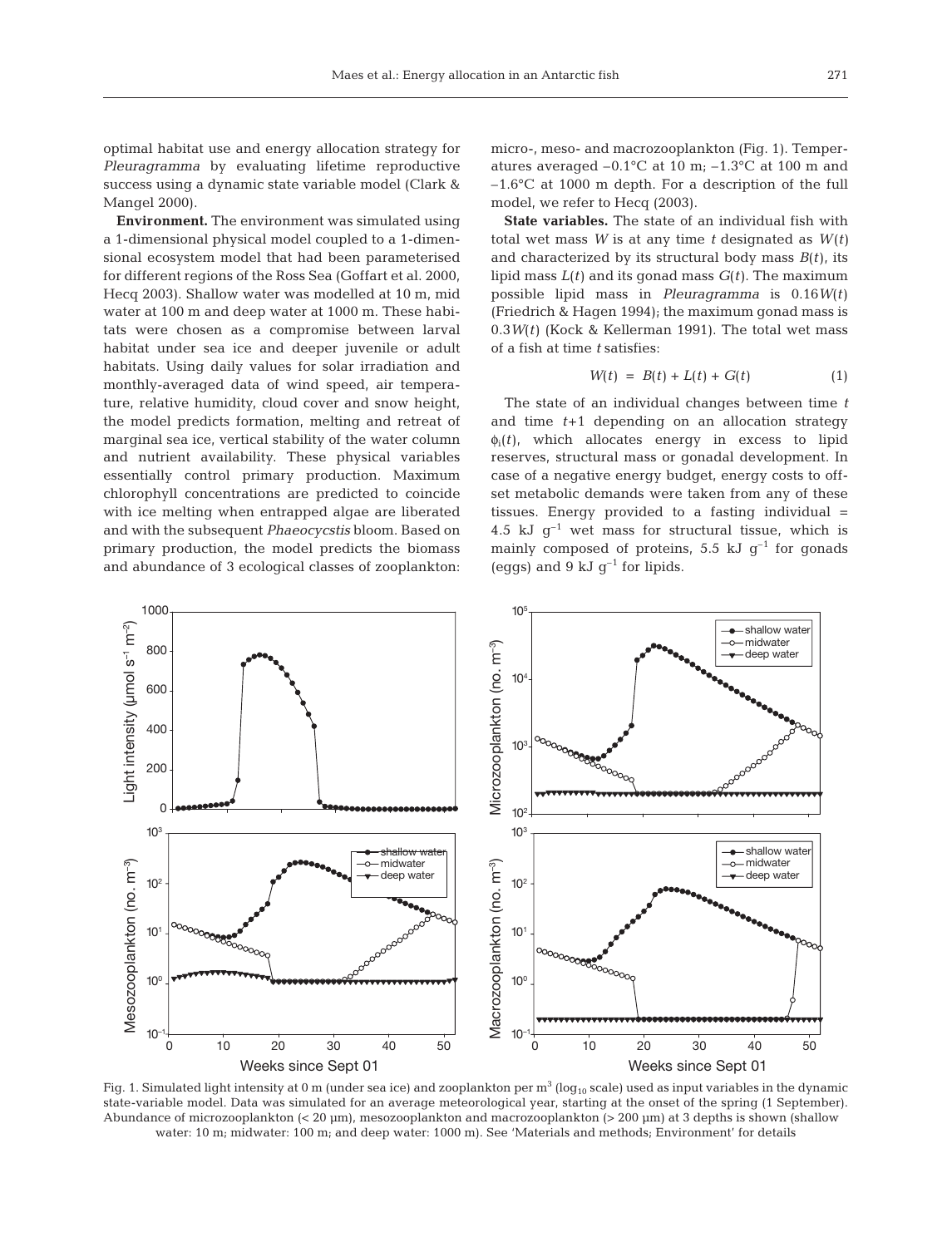With  $C(t)$  the assimilated energy in J wk<sup>-1</sup> and  $M(t)$  the metabolic needs in  $kJ$  wk<sup>-1</sup>, then the dynamics of the state variables change from time *t* to time *t*+1 as follows:

$$
B(t+1) = B(t) + \phi_B(t) \times [C(t) - M(t)]/4.5
$$
  
\n
$$
G(t+1) = G(t) + \phi_G(t) \times [C(t) - M(t)]/5.5
$$
\n
$$
L(t+1) = L(t) + \phi_L(t) \times [C(t) - M(t)]/9
$$

where  $\phi_i(t)$  can take values between 0 and 1 and  $\phi_B(t)$ +  $\phi_G(t)$  +  $\phi_L(t)$  = 1. Different constraints on  $\phi$  can be imposed. For instance, in case of a negative energy budget, energy must be provided from lipid reserves, so  $\phi_B(t) = \phi_G(t) = 0$ . The effect of such constrains will be discussed later. We assumed that total fish length, feeding tactics and rates as well as predation risk were related to *B*(*t*) while metabolic costs were related to *W*(*t*). Whenever necessary, we translated the structural mass  $B(t)$  (g) to total length  $TL$  (cm) using the following allometric relationship (Kunzmann 1986 in Froese & Pauly 2005):

$$
B(t) = 0.0045 \, T L^{3.25} \tag{3}
$$

**Metabolic costs and buoyancy.** In the model, metabolic demands  $M(t)$  are the sum of basic metabolism  $M_1(t)$  and costs due to activity necessary to maintain vertical position  $M_2(t)$ . Basal metabolism was calculated as a function of total body mass and temperature:

$$
M_1(t) = \exp[0.07 \times (T - T_{\min})] \times 0.00246 W(t)^{0.828} (4)
$$

where  $M_1(t)$  is the metabolic rate in mg  $O_2$  day<sup>-1</sup>, *T* is the ambient temperature in °C and is habitatdependent,  $T_{\text{min}}$  is the freezing temperature of seawater  $(-1.8^{\circ}C)$  and  $W(t)$  is in g.  $M_1(t)$  was converted to J day<sup>-1</sup> using a conversion factor of 13 562 J mg<sup>-1</sup>  $O_2$  (3240 cal  $q^{-1} O_{2}$ , Elliott & Davison 1975). We followed Forster et al. (1987) for allometric parameters in Eq. (4), which are derived for the cryopelagic *Pagothenia borchgrevinki* (Boulenger, 1902). We assumed a *Q*<sup>10</sup> value of 2, which is in line with the conclusions of Clarke & Johnston (1999), who provided firm evidence rejecting the hypothesis of metabolic cold adaptation in polar fish.

*Pleuragramma antarcticum* has no swimbladder and achieves neutral buoyancy though a combination of lipid deposition in subcutaneous sacs and skeletal reduction (Eastman 1988). Physically, neutral buoyancy is achieved when gravity exerted on the fish  $(F_q =$  $W(t) \times 9.81$ ) is balanced by upward buoyant force in seawater,  $F_b$  = volume  $\times$  1028  $\times$  9.81. If the resultant force  $F_r = F_b - F_a$  is < 0, fish are negatively buoyant. Here, we were particularly interested in how changes in relative lipid content result in changes in buoyancy. Triacylglycerol is the dominant lipid in *Pleuragramma*; so we used a density of 920 kg  $\mathrm{m}^{-3}$  for fat tissue (Lewis 1970). We also used a density of 1050 kg  $\mathrm{m}^{-3}$  as average for other fish tissue (Alexander 1967). Hence, increasing the proportion of fat relative to total wet body mass, *L*(*t*)/*W*(*t*), will result in increased buoyancy. Positively or negatively buoyant fish must use energy to maintain their vertical position in the water column, otherwise they float or they sink. Hydrodynamic forces created by hovering or swimming while using pectoral fins as hydrofoils compensate for nonzero buoyancy (Strand et al. 2005). *Pleuragramma* are sluggish due to a low amount of red fibre muscle relative to other fish (Kunzmann 1990) and swim slowly (Fuiman et al. 2002). Therefore, we assumed that costs due to hovering would reflect well the extra metabolic costs (DeVries & Eastman 1978). For a fish that uses a pair of fins with a length  $\sigma$  (m) through an angle  $\pi$ (180°) to create a force in seawater equal to  $F_{\rm r}$ , the energetic cost would be (Alexander 2003):

$$
M_2(t) = H_{\text{ground}} \times [F_{\text{r}}^3 / (2\pi \times 1028 \times \sigma)]^{1/2} \tag{5}
$$

where  $M_2(t)$  is measured in J s<sup>-1</sup>. We measured fin length relative to total length in a number of frozen *Pleuragramma* and subsequently used 0.06*TL* to approximate fin length. *H*<sub>ground</sub> is a dimensionless factor with a value < 1 close to the bottom and 1 for all other situations (Strand et al*.* 2005). Benthic habitats were not considered, so we assumed  $H_{ground} = 1$ . Fig. 2 shows the effect of lipid content on the energy expenditure of hydrostatic lift production.

**Intake rate.** For each habitat *h*, we modelled the number of prey eaten per second *F*(*t*) as a Type 2 functional response to food concentration *N*(*h*,*t*) (number  $\rm m^{-3}$ ). We assumed that fish  $\rm < 3$  cm total length prey upon microzooplankton, fish between 3 and 7 cm on meszoooplankton and larger sized fish on macrozooplankton (Fig. 1) (Hubold & Hagen 1997). Using a handling time of  $\lambda = 1$  s and a burst speed v of 5 body lengths  $s^{-1}$  when food is detected (Fuiman et al. 2002, Franklin et al. 2003), the feeding rate became:



Fig. 2. *Pleuragramma antarcticum*. Energetic expenditure per gram body mass to maintain a vertical position in the water column by hovering as a function of total wet mass for 4 different states of lipid content (% total wet mass)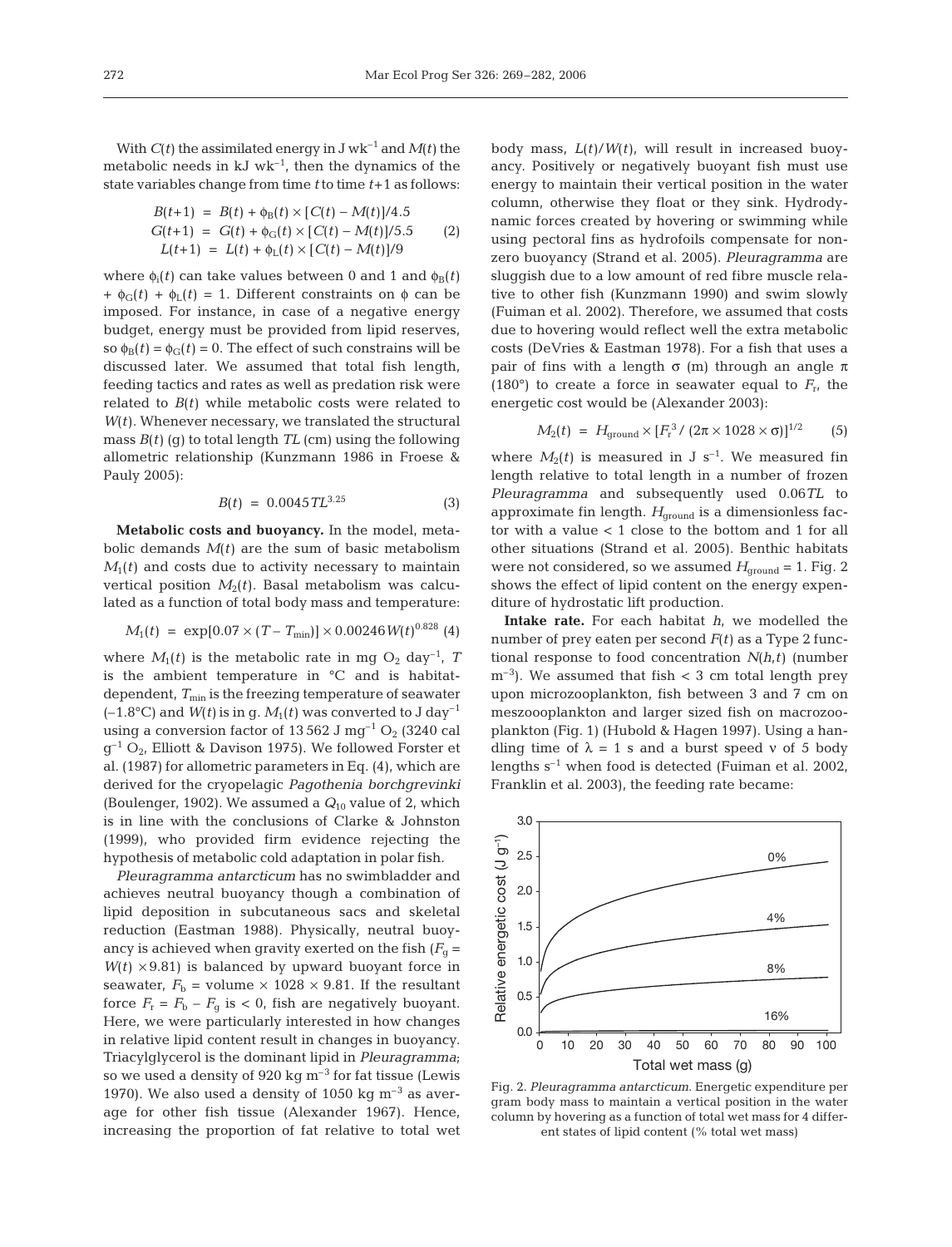$$
F(t) = \lambda^{-1} N / [(\lambda VV)^{-1} + N]
$$
 (6)

where *V* denotes the visual or non-visual search field  $(m<sup>3</sup>)$  (Fig. 3). In the model, cruising speed is total length linked to structural mass  $B(t)$ . We assumed that fish feed at a rate *F*(*t*) until gut capacity is approached. Maximum daily loading  $C_{\text{max}}(t)$  (g day<sup>-1</sup>) was modelled as an allometric function of structural mass  $B(t)$ :

$$
C_{\text{max}}(t) = 0.0747 B(t)^{0.718} \tag{7}
$$

We referred to Pääkkönen et al. (2003) for the allometric parameters in Eq. (7), who experimented with *Lota lota* (L.), a gadoid species, at 2.4°C.

Depending on the ambient environmental conditions at depth *z*, individuals select for the most profitable feeding tactic (Montgomery et al. 1997) that minimizes the time  $\tau$  (in hours) needed to achieve maximum daily prey loading. Two possible feeding modes are visual feeding and non-visual tactile feeding. The difference between the 2 modes depends on the search field and, in particular, the reaction distance (Fig. 3). Assuming a prey energy content of 2.8 kJ  $q^{-1}$  wet mass and using  $C_{\text{max}}(t)$  and  $F(t)$ , we calculated the daily assimilated energy  $C(t)$  in J d<sup>-1</sup> as:

$$
C(t) = p \times 2800 \times (1 - \gamma) \times \min(C_{\max}(t), F(t) \times (8)
$$
  
3600 × T)

where *p* is a factor used to scale intake rate. In the nominal model, we set  $p = 1$ . Lost energy due to egestion, excretion and digestion is subtracted from the ingested energy via a bulk factor  $\gamma = 0.391$ . T is the total time in hours available for feeding. Under the non-visual feeding tactic, fish have 24 h to achieve maximum loading. Under the visual feeding tactic, the total daylight period limits the time available for feeding.

**Survival.** In the model, the probability of individual *Pleuragramma* surviving *S*(*t*) from time *t* to time *t* +1 was the product of size-dependent survival  $S_B(t)$  and habitat-dependent survival  $S_h(t)$ . For each habitat, we assumed a baseline mortality depending on structural mass  $B(t)$ . To account for baseline mortality, we included a size-dependent survival term with an allometric exponent of 0.3 (Lorenzen 1996):

$$
S_B(t) = \exp[-1/52 \times B(t)^{-0.3}] \tag{9}
$$

where the coefficient 1/52 converts from an annual survival probability to weekly survival. The main predators of *Pleuragramma* are piscivorous fish, penguins and seals, which we assumed to be visual predators. Therefore, predation risk varies as a function of ambient light intensity, *I*(*t*), and ambient light intensity varies with time *t* (Fig. 1) and with depth *z*. The habitat dependent portion of survival at time *t* is:

$$
S_h(t) = \exp[-\rho I(t)]^{\,(1+\tau/T)} \tag{10}
$$

where  $\tau/T < 1$  is a ratio that increases the predation risk during feeding. The values for τ and Τ are derived from the feeding model. *I*(*t*) is calculated using solar irradiance at the surface  $I_0(t)$  and depth  $z$  (m) as  $I(t)$  =  $I_0(t)$  exp( $-Kz$ ). *K* is an attenuation coefficient. Here we



Fig. 3. *Pleuragramma antarcticum*. Visual and non-visual search volume. Non-visual search volume has a cylindrical shape determined by swimming speed (υ), fish height (η) and width (ω). Fish height and width are 0.161*TL* and 0.06*TL*, respectively (*TL*: total length). Visual search volume modelled as a cone defined by *R*visual, υ, and a visual angle of 30°. *R*visual was calculated following Lovvorn et al. (2001) after Aksnes & Utne (1997):  $R_{visual}^2 = [T_1 / (k_s + I(t))] \times I(t)$  where  $T_1$  is a bulk factor,  $k_s$  is a half-saturation coefficient and  $I(t)$  is the light intensity at depth (see Eq. 10). Aksnes & Utne (1997) derived  $T_1$  and  $k_s$  for a goby feeding on the copepod species *Calanus finmarchicus* and *Acartia longiremis*. For simplicity, we used their value for k<sub>s</sub> (5 µmol m<sup>-2</sup> s<sup>-1</sup>) and scaled their value of  $T_1$  (7.5 × 10<sup>-2</sup> for a fish with a lens diameter [LD] of 1.88 mm) to the retinal area of *Pleuragramma antarcticum*, assuming that the lens diameter can be approximated by 0.0255*TL*. Under optimal optic conditions (maximum irradiance and shallow water), the model resulted in a maximum visual range of 80 cm for adult fish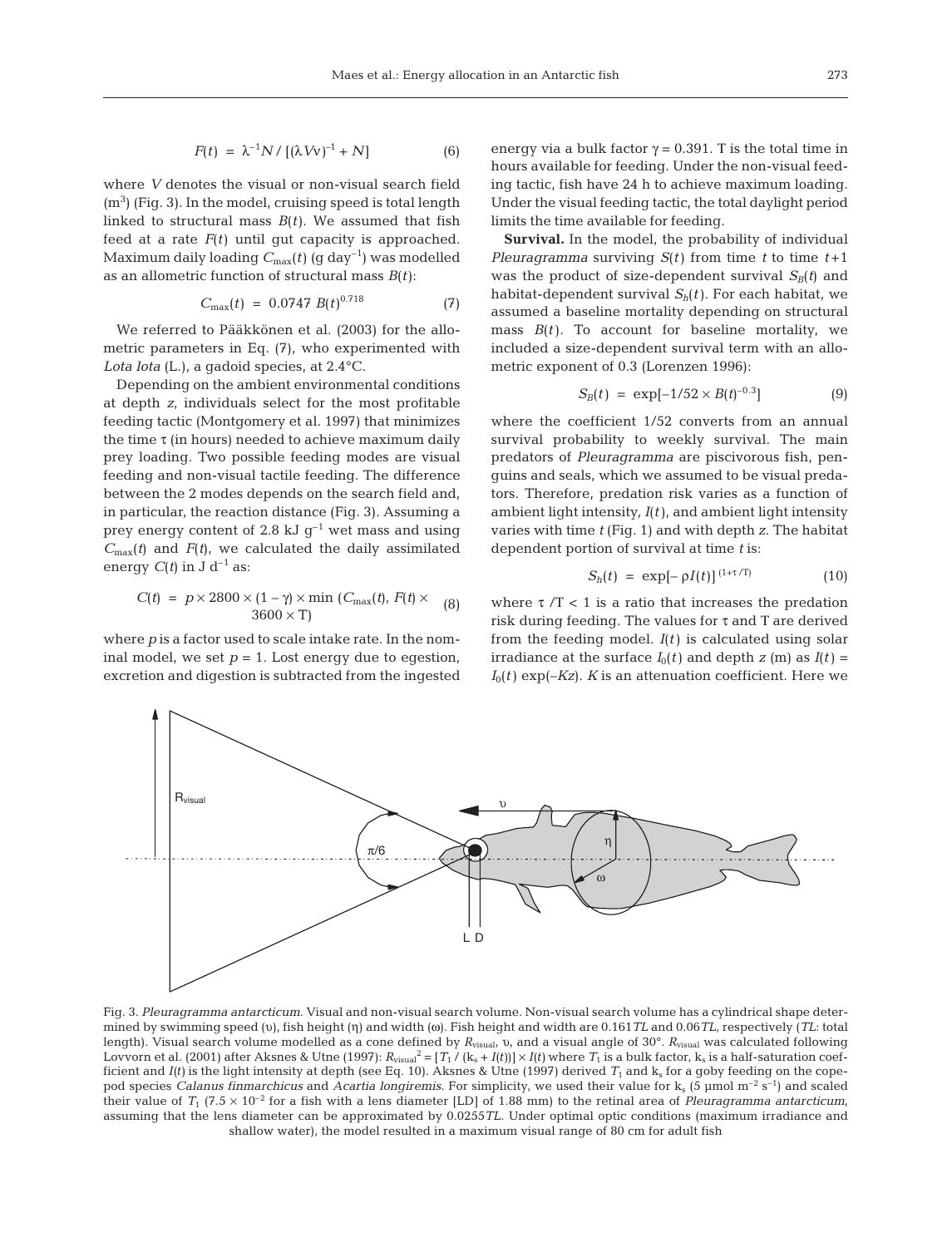used  $K = 0.1 \text{ m}^{-1}$ . The constant  $\rho$  can be used to modify the strength of the dependence of survival on optical properties. After some trial and error, we used a value of  $5 \times 10^{-4}$ . Modelled annual survival rates varied then between 25% in Age 1+ fish and 75% in adult fish.

**Evaluating expected lifetime reproductive success.** We assumed that *Pleuragramma* reproduce annually at the end of the winter (1 September). Annually, a fish with a total weight > 30 g (Froese & Pauly 2005) can produce  $R_0$  eggs. If an individual oocyte weighs 6 mg (Vacchi et al. 2004, M. LaMesa pers. comm.), then:

$$
R_0 = G(t)/0.006 \tag{11}
$$

where  $G(t)$  is in g. In the model, we used net reproductive rate  $R_0$  as a fitness currency. Given that  $B(t) = b$ ,  $G(t) = g$  and  $L(t) = l$ , terminal lifetime fitness  $\Phi(B, G, L, t_{\text{max}})$  at the final time of the model  $t_{\text{max}} = R_0$  for fish > 30 g total weight and zero otherwise. The value for lifetime fitness  $\Phi(b,q,l,t)$  at time periods  $t < t_{\text{max}}$ depends on the current state of *B*(*t*), *G*(*t*) and *L*(*t*) and is maximized using optimal allocation strategy  $\phi_i(t)$ when present at optimal habitat *h(t)*. The value for Φ can be found though a backward iteration algorithm such that the optimal solution for fitness at time *t* is a function of the optimal solution at time  $t + 1$  (Clark & Mangel 2000):

$$
\Phi(b, g, l, t) = \max_{(h, \phi)} \{ R_0 \times \Lambda_{(t=52, 104,...)} + S(b, t) \times \Phi(b', g', l', t+1) \}
$$
\n(12)

where  $\Lambda_{(t = 52, 104,...)} = 1$  if  $t = 52, 104,...$  and 0 otherwise and *b'*, *g'* and *l'* are the new values for the state variables according to Eq. (2). S(*b*,*t*) is the survival probability which depends on habitat use and structural mass *b*.  $\Phi$  = zero if  $L(t)$  or  $G(t)$  is < 0 g, or if  $B(t)$  is <  $[1-0.46]W(t)$ ; the latter equation represents the lean body mass of individuals with maximum lipid and gonad mass. Factors controlling for lifetime fitness are variables expressing the state of the organism and survival probability. Additional fitness is gained by spawning every 52 wk a batch of  $R_0$  eggs.

**Plastic and fixed allocation models.** The solution of the dynamic fitness model predicts for all combinations of state the time-dependent optimal habitat use and energy allocation strategy. We used the model to conduct 2 theoretical experiments. In plastic allocation models (PAM), energy in excess can be allocated to each type of tissue, while energy in shortage can be derived from each type of tissue (Noren & Mangel 2004). In fixed allocation models (FAM), we have put constraints on the allocation rule (Noren & Mangel 2004). Although *Pleuragramma* may have small amounts of intramuscular adipose tissue (Eastman 1993), we assumed for simplicity that all fat is stored in lipid sacs. In the first model (FAM1), we assumed that lipids are metabolically inactive i.e. they can only accumulate in the body such that  $L(t) \le L(t+1)$ . Further, lipids cannot be depleted if metabolic demands exceed intake rates. Finally, lipid mass can be maintained in the body at no cost, so *W*(*t*) in Eq. (4) represents only the sum of  $B(t)$  and  $G(t)$ . In the second fixed allocation model (FAM2), only proteins can be oxidized to fuel the fish's metabolism in case of energy shortage. Lipids are considered metabolically inactive and only accumulate in the lipid sacs. Eggs serve only for spawning and cannot be used for catabolism or predation.

**Parameter sensitivity.** We adopted the methodology presented by Hunter et al. (2000) to perform a parameter sensitivity analysis. We evaluated the effect of variation in a set of 27 model parameters (Table 1) on the model results. Only 2 parameters of the bioenergetic equations were included, since coincident perturbations of all bioenergetic parameters lead to unrealistic model results due to strong deviations from nominal growth rates. Therefore, we assessed only the influence of specific consumption and metabolism rates on the outcome of the dynamic model. Both parameters are factors in the bioenergetic equations, so perturbations of these parameters can be interpreted as concomitant changes in total consumption or metabolism. Parameter uncertainty analyses were performed by running the 2 models (FAM1, PAM) 150 times each using a random number generator to select independently parameters from a uniform probability distribution between 90 and 110% of the nominal value (Hunter et al. 2000). We used multiple regression to relate the selection of input parameters to 4 dependent variables, each expressing the deviation from the nominal model results. The dynamic program calculates for each state an optimal energy allocation  $\phi_i$  to 3 different tissues as a proportion of ingested energy; optimal habitat use as a proportion of time spent at 3 different habitats; and survival (as a weekly rate). In our study, we included 4 of these variables in the sensitivity analysis to represent the model end products: the proportion of consumed energy allocated to structural mass  $(\phi_B)$ ; the proportion of consumed energy allocated to lipid mass  $(\phi_L)$ ; the proportion of time spent at 1000 m  $(h_{1000})$ ; and survival  $(S)$ . For each of these variables, we calculated the squared difference between the nominal result and the result of a single sensitivity run summed over all the states. Multiple regression was essentially used to partition the total variance (total SS) over the variance explained by the regression model and the error. Finally, partial SS indicated the amount of variance in model uncertainty explained by variation of individual parameters with the effect of other parameters removed. To speed up computations, we performed this analysis on a Linux high performance computer cluster available at LUDIT (Service centre of the Katholieke Universiteit Leuven for Informatics and Telematics) ICT support.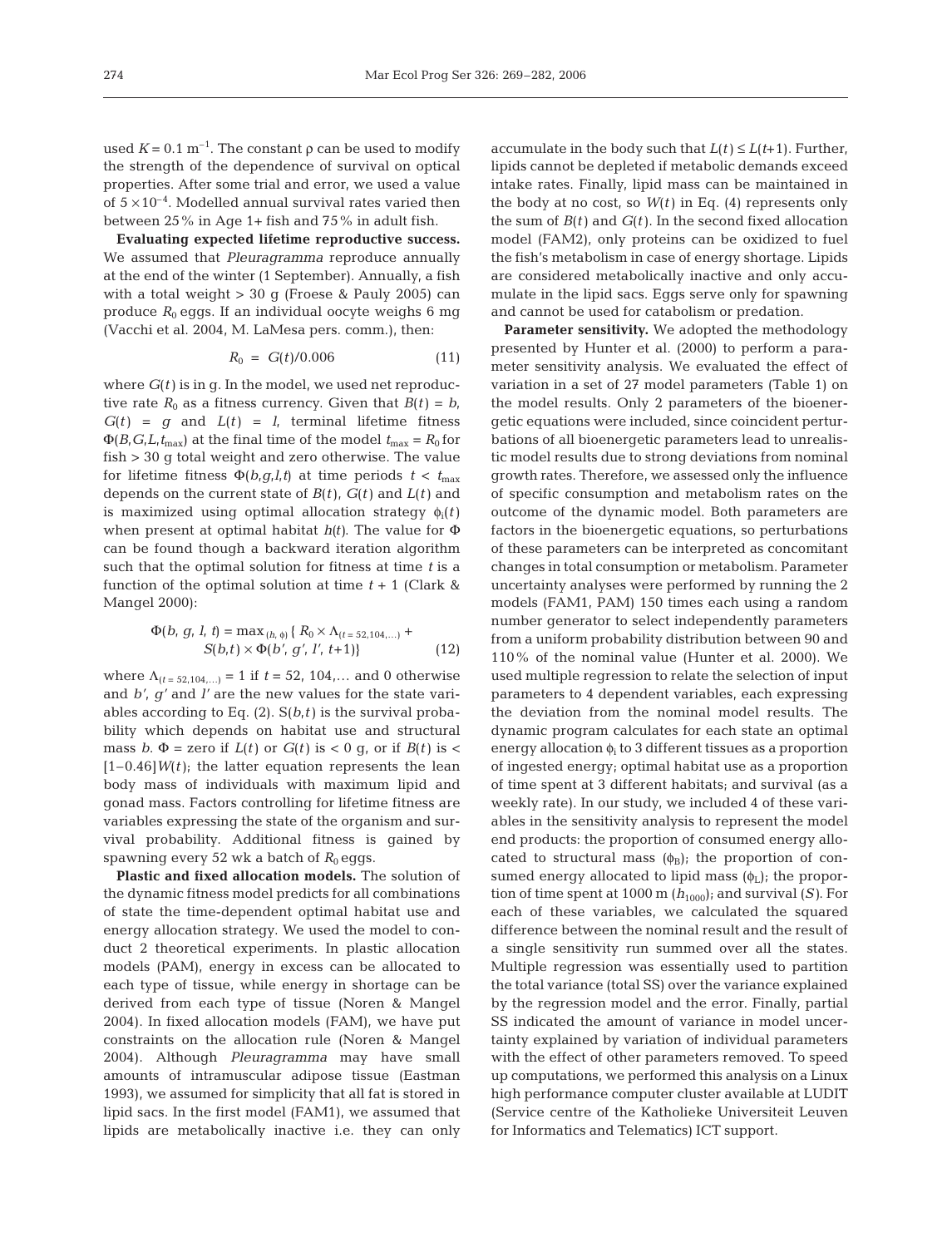Table 1. Results of a sensitivity analysis for the plastic allocation model (PAM) and the fixed allocation model 1 (FAM1). Multiple linear regressions were used to relate model parameters to 4 model results: proportion of energy allocated to structural mass  $(\phi_B)$ or to lipid mass (φL); proportion of time spent at 1000 m (*h*1000); and survival (*S*). Model uncertainty calculated by partitioning the variance (Total SS) over the parameters  $SS_{effect}$ , the regression intercept  $(SS_{intercent} )$  and the remaining error  $(SS_{error} )$ . Contributions of each parameter to total model uncertainty presented as relative partial sum of squares (RPSS), (%)

|                                                 |                                             |          | PAM-  |                       |          | - FAM1   |      |                       |          |
|-------------------------------------------------|---------------------------------------------|----------|-------|-----------------------|----------|----------|------|-----------------------|----------|
| Model parameter description                     | Value                                       | $\phi$ B | φL    | $\mathfrak{h}_{1000}$ | $\cal S$ | $\phi$ B | φL   | $\mathfrak{h}_{1000}$ | $\cal S$ |
| Allometric mortality exponent                   | $-0.3$                                      | 0.9      | 0.7   | 0.6                   | 14.2     | 0.9      | 0.9  | 0.8                   | 10.2     |
| Light dependence of mortality $(\rho)$          | 0.005                                       | 7.1      | 3.3   | 0.5                   | 0.0      | 8.0      | 4.3  | 0.3                   | 1.8      |
| Attenuation coefficient $(K)$                   | $0.1 \; \mathrm{m}^{-1}$                    | 1.1      | 1.8   | 0.3                   | 2.8      | 0.9      | 1.8  | 0.2                   | 0.4      |
| Specific consumption rate                       | $0.0747~{\rm g~g^{-1}~d^{-1}}$              | 15.6     | 0.1   | 0.0                   | 0.0      | 14.5     | 0.9  | 0.0                   | 0.1      |
| Specific metabolic rate                         | $0.00246$ g g <sup>-1</sup> d <sup>-1</sup> | 0.4      | 0.3   | 0.0                   | 0.5      | 0.2      | 0.0  | 0.0                   | 0.0      |
| Structural energy content                       | 4500 J $q^{-1}$                             | 0.5      | 0.0   | 0.7                   | 2.4      | 1.4      | 0.6  | 0.9                   | 1.9      |
| Individual eqq weight                           | $0.006$ q                                   | 0.0      | 0.1   | 2.6                   | 4.5      | 0.1      | 0.1  | 2.2                   | 0.2      |
| Eqq energy content                              | $5500 \text{ J} \text{ q}^{-1}$             | 4.6      | 0.1   | 0.2                   | 0.5      | 4.6      | 0.2  | 0.2                   | 4.6      |
| Maximum proportion of gonads                    | 30%                                         | 0.0      | 1.2   | 0.0                   | 1.0      | 0.0      | 0.7  | 0.0                   | 3.4      |
| Maximum proportion of lipids                    | 16%                                         | 4.3      | 0.0   | 0.1                   | 1.6      | 4.2      | 0.5  | 0.0                   | 2.5      |
| Lipid energy content                            | $9000 \text{ J g}^{-1}$                     | 0.1      | 0.2   | 0.7                   | 5.7      | 0.2      | 0.3  | 0.4                   | 0.5      |
| Length-weight exponent                          | 3.25                                        | 5.1      | 0.0   | 80.1                  | 46.0     | 3.0      | 0.1  | 81.9                  | 34.5     |
| Length-weight coefficient                       | 0.0045                                      | 7.1      | 1.3   | 2.9                   | 0.4      | 7.5      | 1.9  | 2.6                   | 3.2      |
| Cut-off value for length in diet                | 3 cm                                        | 0.0      | 1.2   | 0.1                   | 0.4      | 0.1      | 1.3  | 0.1                   | 0.3      |
| Cut-off value for length in diet                | 7 cm                                        | 0.5      | 0.1   | 1.2                   | 0.3      | 0.0      | 0.5  | 0.9                   | 0.1      |
| Ratio lens diameter: TL                         | 2.55%                                       | 0.2      | 0.0   | 0.0                   | 0.0      | 0.3      | 0.0  | 0.0                   | 0.6      |
| Bulk factor (VSM) $(T_1)$                       | 0.075                                       | 1.2      | 0.4   | 1.6                   | 0.9      | 0.9      | 0.0  | 1.0                   | 0.3      |
| Sinus of visual angle (VSM)                     | $Sin(30^{\circ})$                           | 0.3      | 0.0   | 0.0                   | 1.3      | 0.4      | 0.0  | 0.0                   | 0.6      |
| Half saturation (VSM) $(k_s)$                   | $5 \mu E \text{ m}^{-2} \text{ s}^{-1}$     | 0.0      | 0.2   | 0.1                   | 0.3      | 0.1      | 0.0  | 0.1                   | 4.3      |
| Burst speed $(v)$                               | 5 TL $s^{-1}$                               | 0.2      | 0.1   | 1.5                   | 0.0      | 0.0      | 0.5  | 1.4                   | 0.1      |
| Handling time $(\lambda)$                       | 1 <sub>s</sub>                              | 0.1      | 0.1   | 0.6                   | 0.3      | 0.1      | 0.1  | 0.8                   | 0.0      |
| Ratio fish width: TL                            | $6\%$                                       | 0.0      | 0.5   | 0.8                   | 0.1      | 0.0      | 0.1  | 0.6                   | 1.0      |
| Ratio fish height: TL                           | 0.161                                       | 0.9      | 0.5   | 1.0                   | 0.1      | 1.1      | 0.7  | 0.7                   | 1.6      |
| Fish density                                    | 1050 kg m <sup>-3</sup>                     | 44.0     | 73.7  | 0.0                   | 14.5     | 47.9     | 77.7 | 0.2                   | 5.6      |
| Lipid density                                   | 920 kg $m^{-3}$                             | 4.0      | 10.1  | 0.7                   | 1.6      | 2.2      | 3.5  | 0.3                   | 18.8     |
| Ratio fin length: TL                            | $6\%$                                       | 0.9      | 0.2   | 0.0                   | 0.0      | 0.4      | 0.0  | 0.0                   | 0.3      |
| Angle of fin movement                           | 180°                                        | 0.7      | 1.1   | 0.4                   | 0.6      | 0.8      | 0.6  | 0.4                   | 3.0      |
| $\text{SS}_{\text{effect}}$                     |                                             | 214.8    | 99.0  | 154.1                 | 0.01     | 99.5     | 50.2 | 160.4                 | 0.30     |
| $SS_{intercept}$                                |                                             | 0.1      | 2.7   | 5.2                   | 0.00     | 0.0      | 1.4  | 6.3                   | 0.00     |
| $\text{SS}_\text{error}$                        |                                             | 344.8    | 68.6  | 68.2                  | 0.02     | 145.9    | 31.8 | 66.0                  | 1.13     |
| <b>Total SS</b>                                 |                                             | 559.6    | 167.5 | 222.3                 | 0.03     | 245.3    | 82.0 | 226.4                 | 1.42     |
| VSM: visual search model; TL: total fish length |                                             |          |       |                       |          |          |      |                       |          |

# **RESULTS**

We ran models for 2 yr, but we based our results solely on the first 52 wk to avoid terminal fitness effects. The model started at the end of winter (1 September) and ended 52 wk later with a spawning event for mature fish. We summarized model data for 850 different states of individual *Pleuragramma* ranging between 0.5 and 100 g total wet body mass. In immature fish, we considered only states for which  $G(t) = 0$ .

#### **Energy allocation**

All models predict ontogenetic changes in the allocation of assimilated energy to different tissues (Fig. 4). The importance of energy allocation to structural body mass

decreases with increasing size. Larger fish invest proportionally more energy in eggs. In the PAM, individuals allocate only small quantities of ingested energy to lipid reserves. During periods in which metabolic demands exceed food intake, premature *Pleuragramma* are predicted to mobilize proteins and lipids, while adults are predicted to feed cannibalistically on eggs or oxidized lipid reserves (Fig. 4). Decreasing the nominal intake rate of food 10 or 20% though parameter *p* in Eq. (8) results in increased energy allocation to lipid reserves to survive periods of poor feeding conditions.

In the FAMs, lipids are considered metabolically inactive. Under this constraint, energy allocation to lipids is predicted to start early in the life history. Throughout the further life history, energy allocation to fat remains high and varies between 10 and 30% of the assimilated food energy (Fig. 4).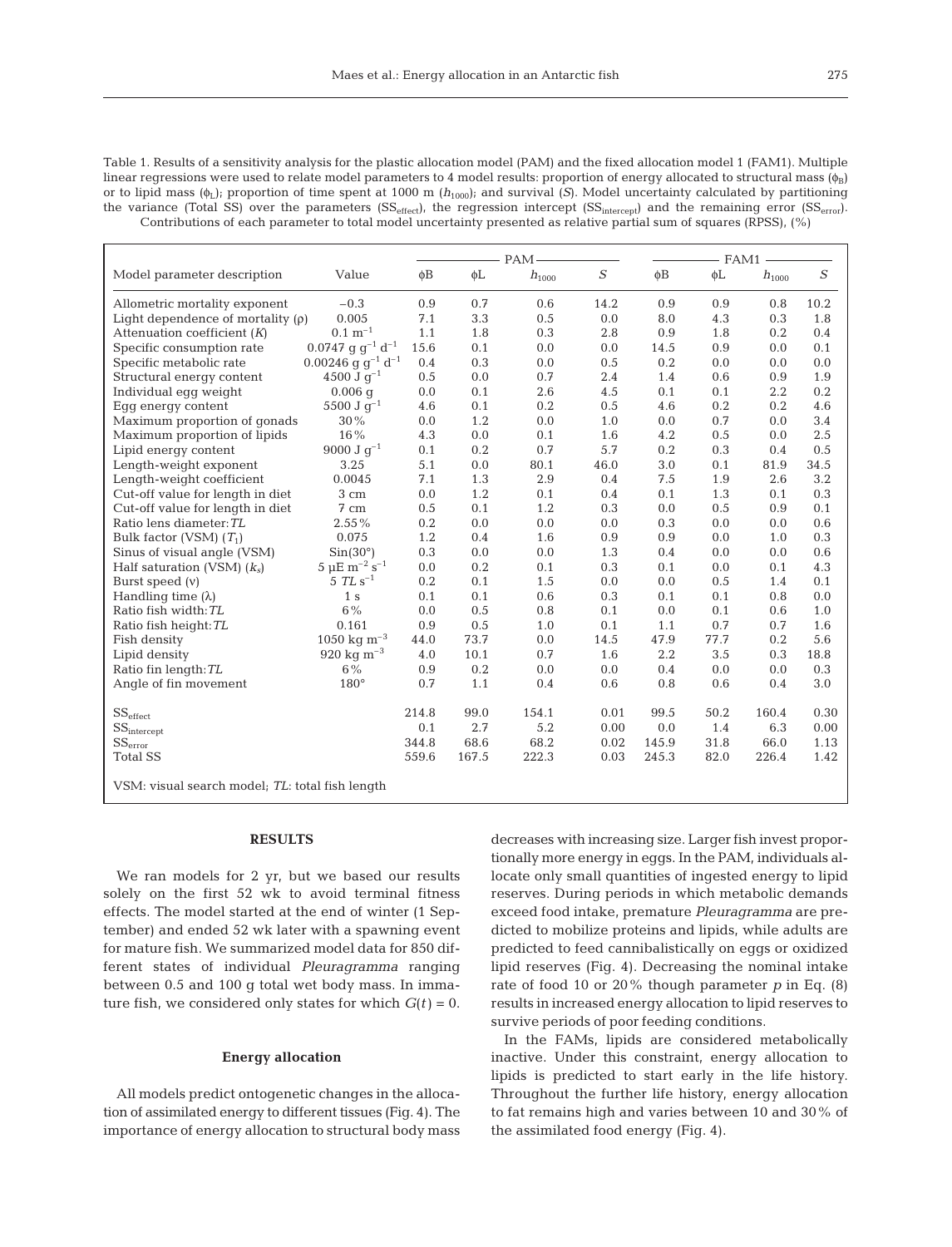

Fig. 4. *Pleuragramma antarcticum*. Allocation of energy to (or utilization from) lipid reserves (φ<sub>L</sub>), eggs (φ<sub>G</sub>), structural proteins (φ<sub>B</sub>) for different feeding modes. Parameter *p* was used to scale maximum prey loading. C > M: energy intake exceeds metabolic needs; C < M: metabolic demands exceed energy intake

## **Habitat use**

Both plastic and fixed allocation models predict similar patterns of habitat use. Briefly, the use of shallow water habitat is predicted to decrease with increasing size (Fig. 5). The use of deep water habitat increases with increasing size. Mid water is predicted to be the most favourable habitat throughout the life history. Models predict that all life history stages use shallow, ice-covered water during the winter. Habitat distribu-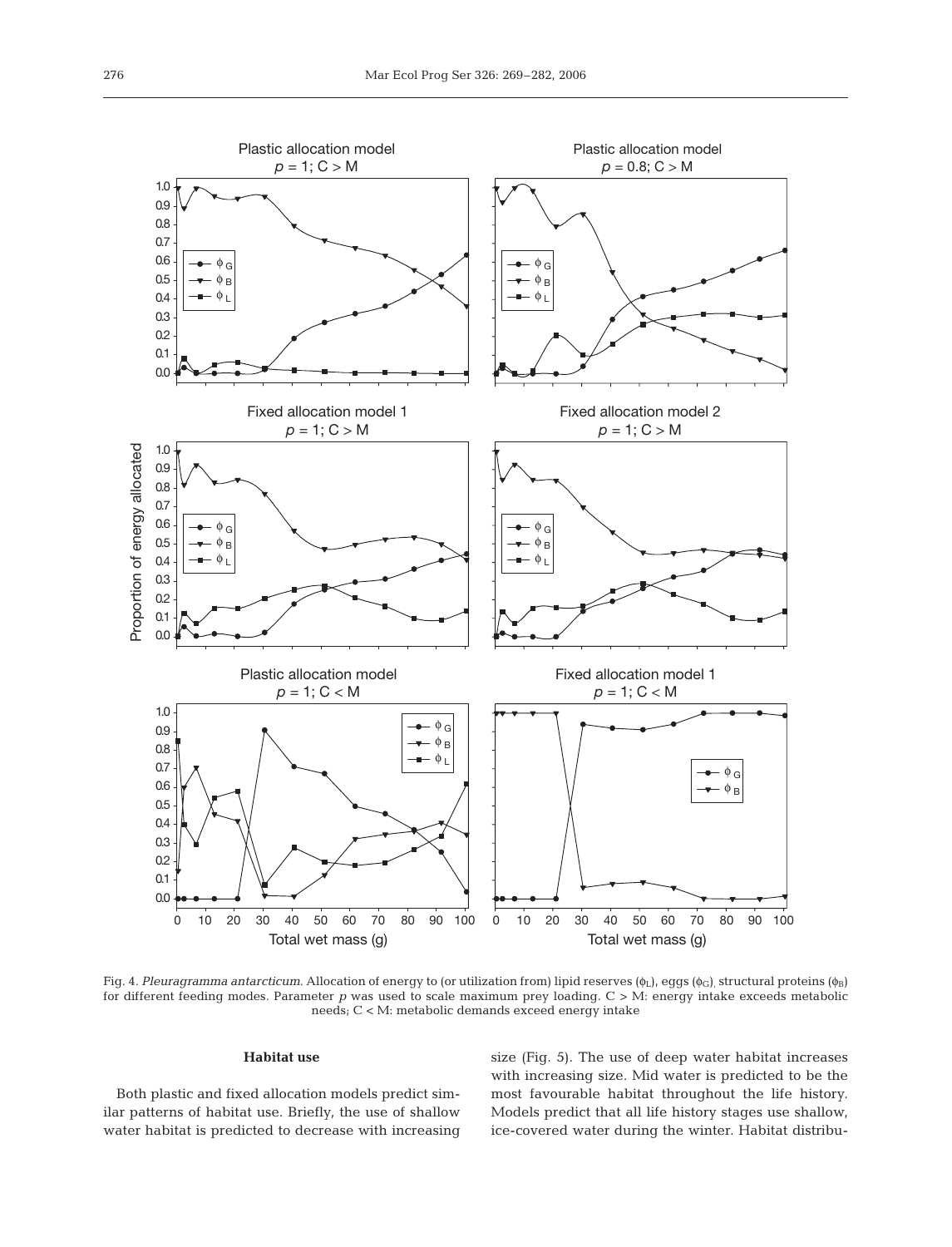

Fig. 5. *Pleuragramma antarcticum*. Size-dependent proportional habitat distribution predicted by the plastic allocation model (PAM, black symbols) and fixed allocation model 1 (FAM1, white symbols). Model results for FAM2 were almost the same as those for FAM1. Shallow water  $(①, ①)$ , midwater  $(\blacksquare, \square)$ , deep water  $(\blacktriangle, \triangle)$ 

tion is mainly regulated through mortality, but patterns are similar among the models since shallow waters are annually covered by pack ice and snow, thus offering a safe refuge from visual predators during winter. Doubling light-related mortality via parameter ρ in Eq. (10) results in a slightly increased use of deeper waters.

#### **Fecundity and lipid content**

The array of decisions for energy allocation to different tissues can be used in a forward iteration procedure to estimate average, state-dependent fecundity and lipid content. All models predict that fecundity correlates positively with fish size, following field data presented by Gerasimchuk (1987). The modelled slope of the relation between fish size and fecundity was steepest in the plastic allocation model (Fig. 6). With respect to field observations, our models underestimate fecundity in recently matured individuals (30 g) and overestimate fecundity for larger fish (100 g).

Under plastic allocation of resources, lipid content per g wet mass averages 1.9%. Assuming water content of 80% (Friedrich & Hagen 1994), fat content is close to 10% of the dry mass throughout the life history and does not accumulate. In the FAMs, lipid contents are predicted to accumulate steadily to a maximum of 14% of the fish's wet mass. Contrary to the PAM, models with a fixed allocation scheme satisfactorily replicate the observations of lipid content of *Pleuragramma* in the wild (Fig. 6).

#### **Future expected reproductive output**

Fig. 7 shows the effect of 2 state variables on fitness. Fitness is interpreted here as future expected reproductive output measured at the start of the model (Week 1). Survivorship is implicitly taken into account. A model with fixed allocation of fat and plastic allocation of proteins and reproductive tissue (FAM 1) results in the highest fitness values. In FAM 1, fitness increases with increasing size and increasing lipid content. In FAM 2 and PAM, fitness increases with increasing mass but reaches an optimum of intermediate fat content.

## **Sensitivity of the models to parameter perturbations**

In Table 1, we present information to assess the influence of the different model parameters on the model results as well as some other model diagnostics.



Fig. 6. *Pleuragramma antarcticum*. Size-dependent fecundity (number of eggs) and relative lipid content (% total wet mass) predicted by plastic and fixed allocation models and comparison with field data. Fecundity field data redrawn from Gerasimchuk (1987); lipid content field data redrawn from Friedrich & Hagen (1994)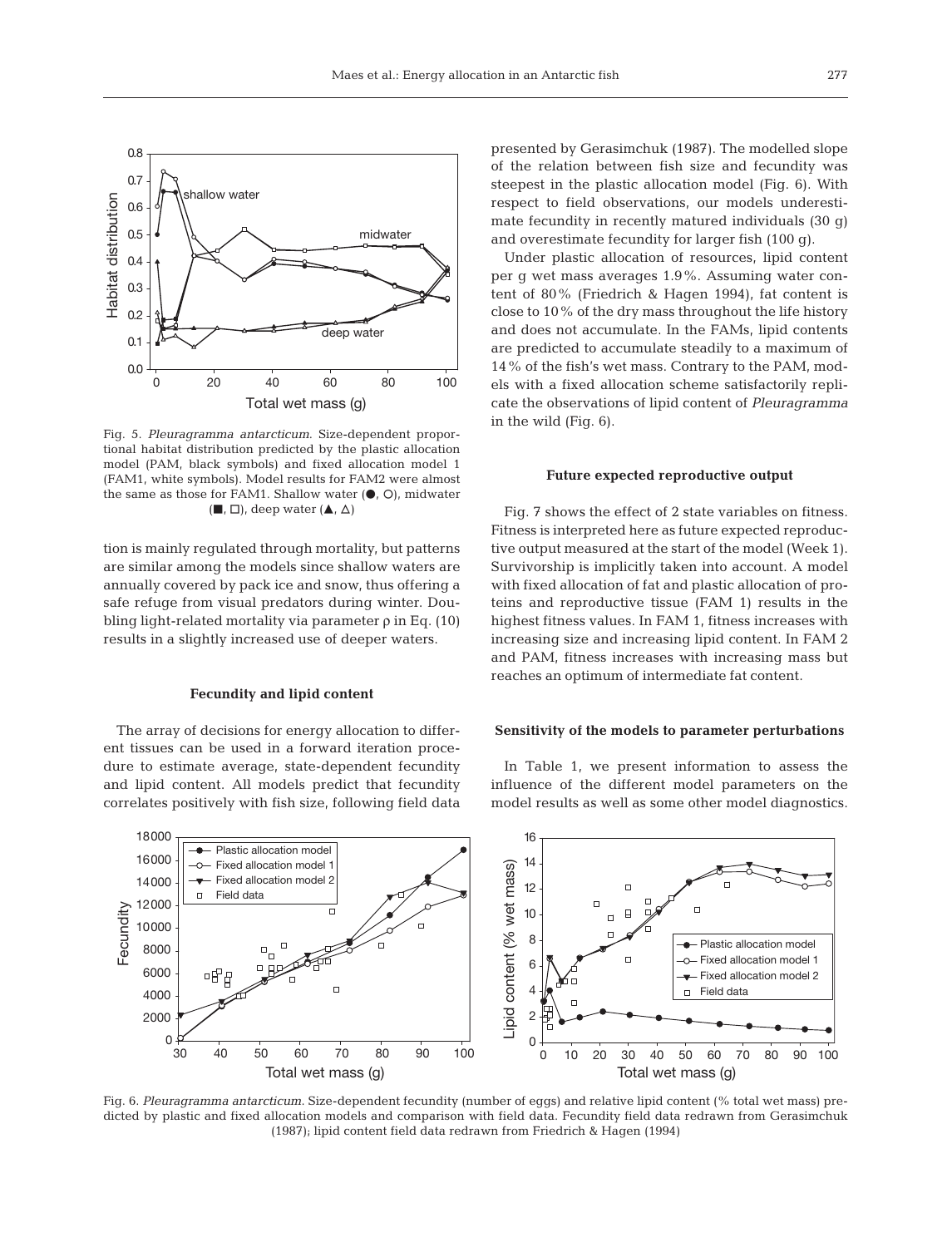

Fig. 7. *Pleuragramma antarcticum*. Effect of state on fitness. Fat content (as a proportion of the maximum fat content) and total wet mass vs. future expected reproductive output, Φ(*B*, *G*, *L*, 1), as a proxy for fitness

Parameters that proved to be influential in the plastic allocation model were also influential in the fixed allocation model. Regression models with survival as the dependent variable were not significant at  $p = 0.05$ , so parameter changes hardly affected mortality rates.

Fish tissue density seemed to be the most influential parameter (Table 1). Increasing this parameter led to heavier fish relative to seawater. In model runs with increased density, allocation to lipid deposition increased (positive regression coefficient). Essentially,



Fig. 8. Sensitivity analysis of the plastic allocation model. Nominal model results — allocation of ingested energy to structural mass ( $\phi_B$ ) and lipid mass ( $\phi_L$ ), use of deep habitat ( $h_{1000}$ ) and survival (*S*)— are presented and compared to an average sensitivity run based on 150 models. Error bars = SD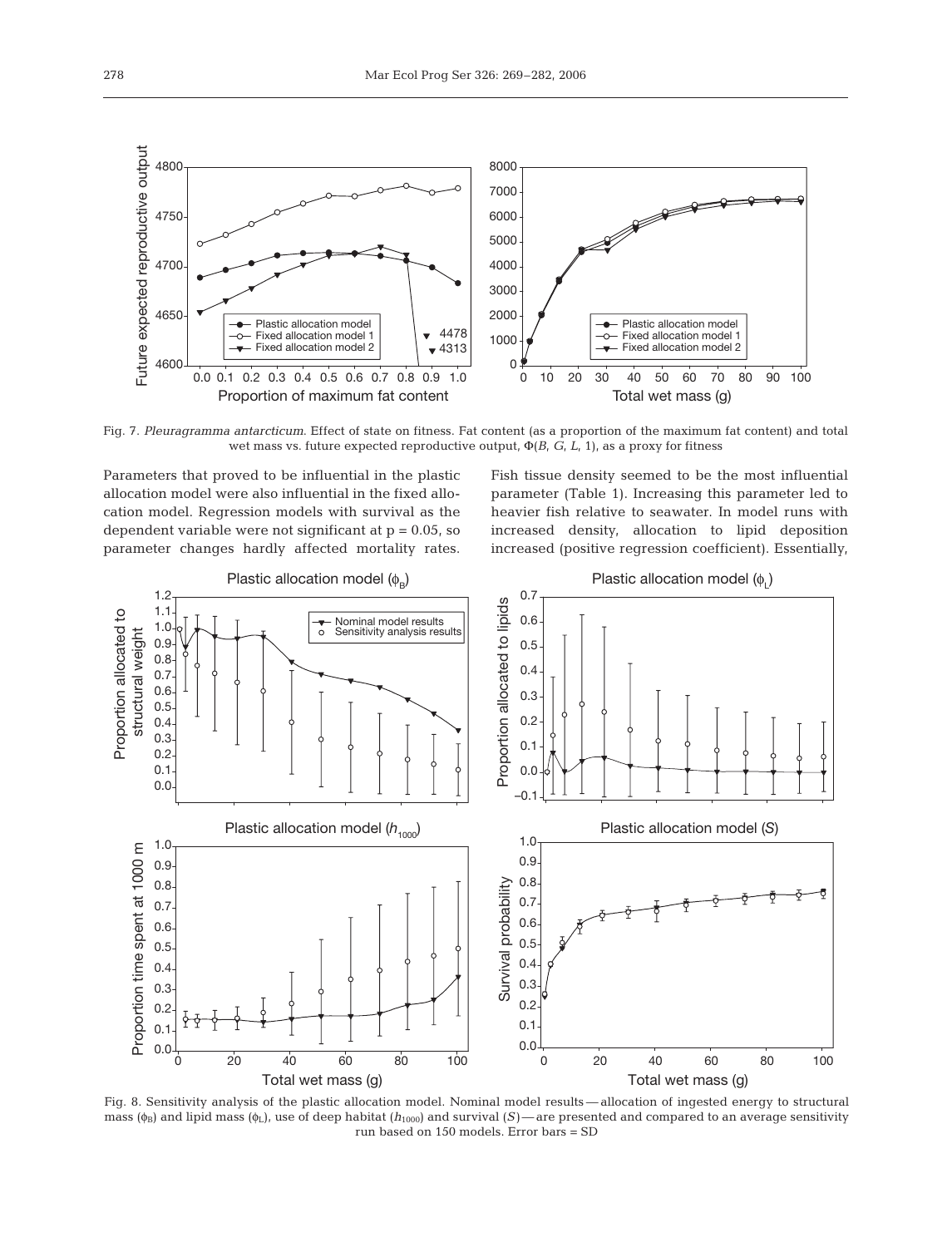

Fig. 9. Sensitivity analysis of the fixed allocation model 1 with constrained lipid dynamics. Nominal model results — allocation of ingested energy to structural mass  $(\phi_B)$  and lipid mass  $(\phi_L)$ , use of deep habitat  $(h_{1000})$  and survival  $(S)$ —are presented and compared to an average sensitivity run based on 150 models. Error bars = SD

this result is in line with the conclusions of this paper based on the nominal model run i.e. neutrally buoyant fish receive a fitness bonus. The mechanisms to achieve this bonus are in the short term via lipid deposition (our paper), but in the long term neutral buoyancy can be achieved through a decreased tissue density (evolutionary parameter change). Other influential parameters are the specific consumption rate and the exponent in the length-weight relationship. Altered consumption produces changes in the energy allocation patterns, while a different length-weight relationship results in changed predation risk and associated changes in habitat use.

In Figs. 8 & 9 we illustrate the effect of parameter perturbations relative to the nominal model results. In summary, parameter changes, although limited to a 10% interval, are not likely to considerably alter the main conclusions with respect to lipid storage mechanisms, since similar patterns emerged with respect to state-dependent energy allocation, habitat use and survival.

## **DISCUSSION**

Field measurements of fat content in *Pleuragramma antarcticum* showed a pronounced ontogenetic lipid accumulation with increasing size without any notable variation among seasons (Eastman 1988, Hubold & Hagen 1997). Post larval stages have a low lipid content of about 15% of the dry weight (Hubold & Hagen 1997, Wöhrmann et al. 1997). Lipids strictly serve structural functions in these early life history stages. Juveniles continue to deposit extensive amounts of lipids reaching 20 to 30% of the dry weight (Wöhrmann et al. 1997). Lipid increment is now due to massive accumulation of triacylglycerols. In adults, lipid content levels off and contents vary between 30 and 50% of the dry mass (Friedrich & Hagen 1994, Wöhrmann et al. 1997, Hagen et al. 2000). Peak levels in adult *Pleuragramma* can be as high as 58% of the dry mass or 16% of the wet mass (Friedrich & Hagen 1994).

These data are in close agreement with model predictions of fat content relative to wet mass based on a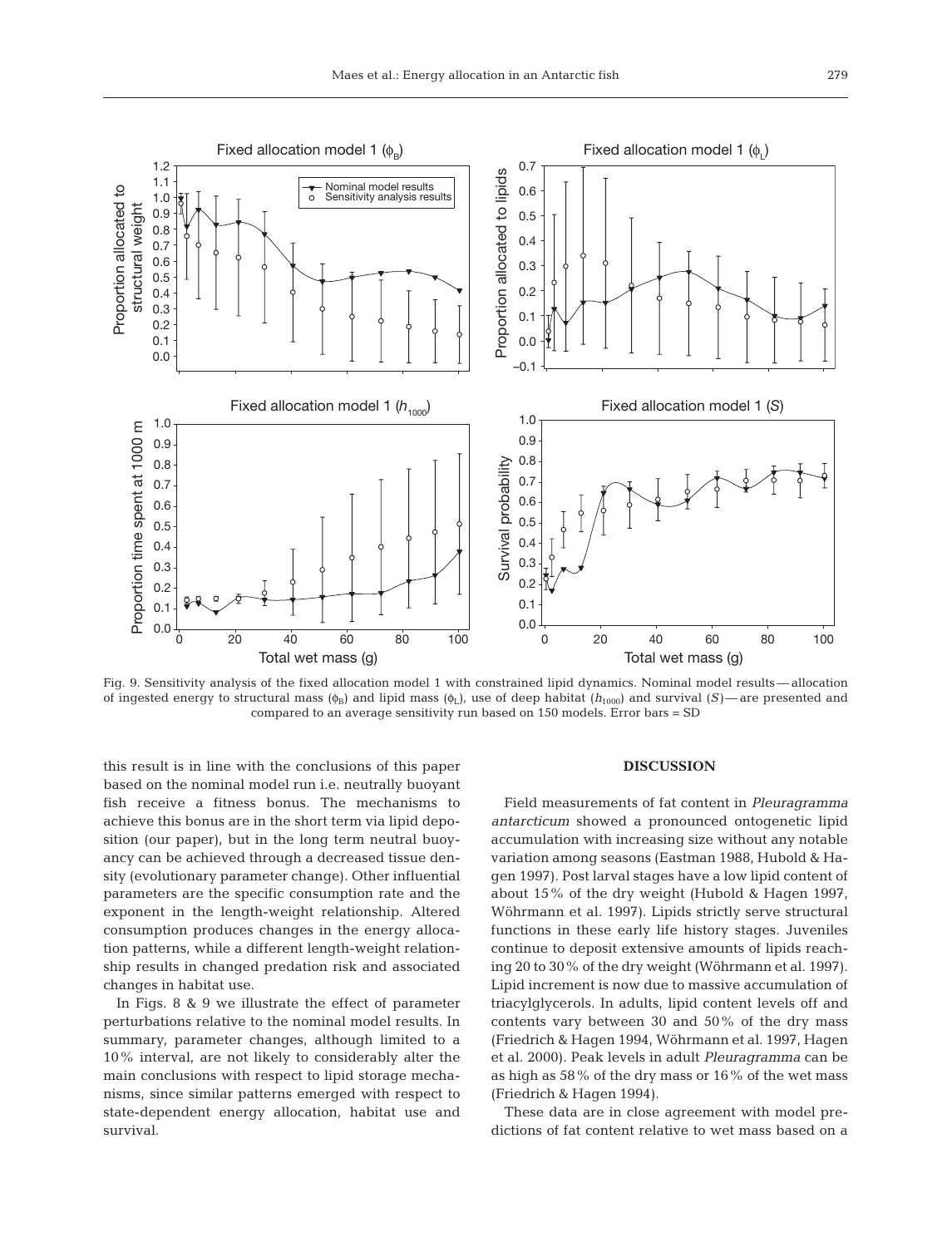fixed allocation of resources to different tissues. The fixed allocation model was constrained to allow only the deposition of lipids. Such a strategy requires that, throughout the life history, a part of ingested energy is continuously and permanently fixed into lipid reserves, at the cost of somatic growth and fecundity. The reward is a higher individual fitness, relative to a plastic allocation strategy that allocates more resources into somatic and reproductive growth. It seems contradictory that plastic allocation of ingested energy results in lower fitness than an allocation strategy that is bound to follow predefined constraints. The essential difference between the 2 models is, however, the exclusion of accumulated lipid reserves from the calculation of metabolic costs. In the PAM, individuals are allowed to accumulate fat reserves, but incur increased metabolic costs to maintain reserves during periods when resources are abundant. In the FAM, lipids may only be accumulated but maintenance costs are not considered. The latter assumption is not entirely justified. *Pleuragramma* do have small amounts of adipose tissue that may be metabolically active (Eastman 1993). However, most fat reserves are stored in 100 to 200 large subcutaneous and intramuscular lipid sacs (Eastman 1988 & 1993). Sacs are present at all 53 vertebral levels and vary between 0.2 and 3 mm in diameter. Histological section of the sac wall suggests that lipid transport to and from the sacs occurs via adipose cells. However, the organisation of lipids in large aggregations rather than in individual cells clearly limits the possibilities of rapid lipid mobilization in case of food deprivation (Eastman 1993).

The model results provide quantitative support to the hypothesis that lipid sacs are a buoyancy adaptation that saves energy (DeVries & Eastman 1978). Through lipid deposition in metabolically inactive or low active structures, *Pleuragramma* may reduce its basal metabolism. Excluding the extensive fat reserves from maintenance costs would result in a proportional decrease of the metabolic rate. In addition, by decreasing the body mass relative to seawater, buoyancy increases and then energetic costs, invested in hydrodynamic lift, are reduced. In the absence of a swimbladder or any other passive aid to regulate buoyancy, fish use their pectoral fins to create a downward current (hovering), or they create lift by using their fins as hydrofoils while they swim. These costs increase with body size (Fig. 2). Consequently, avoiding energy expenditure to activity in continuously growing fish without a swimbladder necessitates the lifelong allocation of assimilated energy to lipid deposition.

Energy-saving mechanisms may represent a particular advantage in sluggish fish (Johnston et al. 1988). *Pleuragramma* presumably has a low scope for activity, due to the low amount of red muscle (Kunzman 1990). The energy that becomes available through energysaving adaptations may be used for the exploitation of the food-rich upper waters of the high Antarctic zone. The model predicts that shallow waters are preferentially used by juvenile life history stages. This preference for ice-covered, shallow waters decreases with increasing fish size. This pattern corresponds to field data, suggesting size segregation by depth (Hubold 1984), but the use of shallow water under heavy pack ice by adult fish may be an unexpected result. Although prey is more abundant in shallow water, this habitat presents a serious risk of predation. *Pleuragramma* are dominant prey in the diet of the emperor penguin *Aptenodytes forsteri* Gray, 1844 (Cherel & Kooyman 1998) and the Weddel seal *Leptonychotes weddellii* (Lesson, 1826) (Lake et al. 2003), both visual hunters. Exploiting these food-rich but risky waters requires therefore a rapid escape response from predators. Using an underwater video attached to a Weddell seal, Fuiman et al. (2002) estimated a maximum burst speed of *Pleuragramma* at 4.9 body lengths  $s^{-1}$ . Franklin et al. (2003) suggested a trade-off between buoyancy and swimming performance, with the most buoyant fish having the highest maximum swimming velocities. So, neutral buoyancy in combination with a low capability for sustained activity but a quick escape response would be an optimal strategy for a 'sit and wait' predator (Eastman 1993), an unusual strategy for pelagic planktivore fish species.

The fixed accumulation of fat into extracellular sacs and the presumed unavailability of lipids for metabolism may put extra pressure on the development of other tissues during periods of food paucity. In the PAM, fish start to build up considerable lipid reserves when the intake rate is set at 80% of the nominal value, and reserves are rapidly depleted in times of food paucity. In the FAM, fat reserves cannot be used, since the catabolism of lipids inevitably leads to buoyancy problems. Instead, proteins are utilized in juveniles, while adults are also predicted to feed on eggs. The interpretation of the latter is that either reproductive tissue is resorbed or spawned eggs are eaten. Egg resorption would lead to lower fecundity, while cannibalistic feeding on eggs would lead to increased egg mortality. Calculations using the parameters presented in our study show that a 50 g *Pleuragramma* would need 10% of the spawned egg mass to offset metabolic costs during 1 mo. Buoyant eggs are thus probably a viable resource at the cost of increased egg mortality. Thus the question arises as to when *Pleuragramma* optimally spawns to secure a continuous food supply in periods of scarce prey while simultaneously minimizing egg mortality due to cannibalistic feeding behaviour. Here, we used for simplicity a fixed spawning period. Kock & Kellerman (1991) reported spawning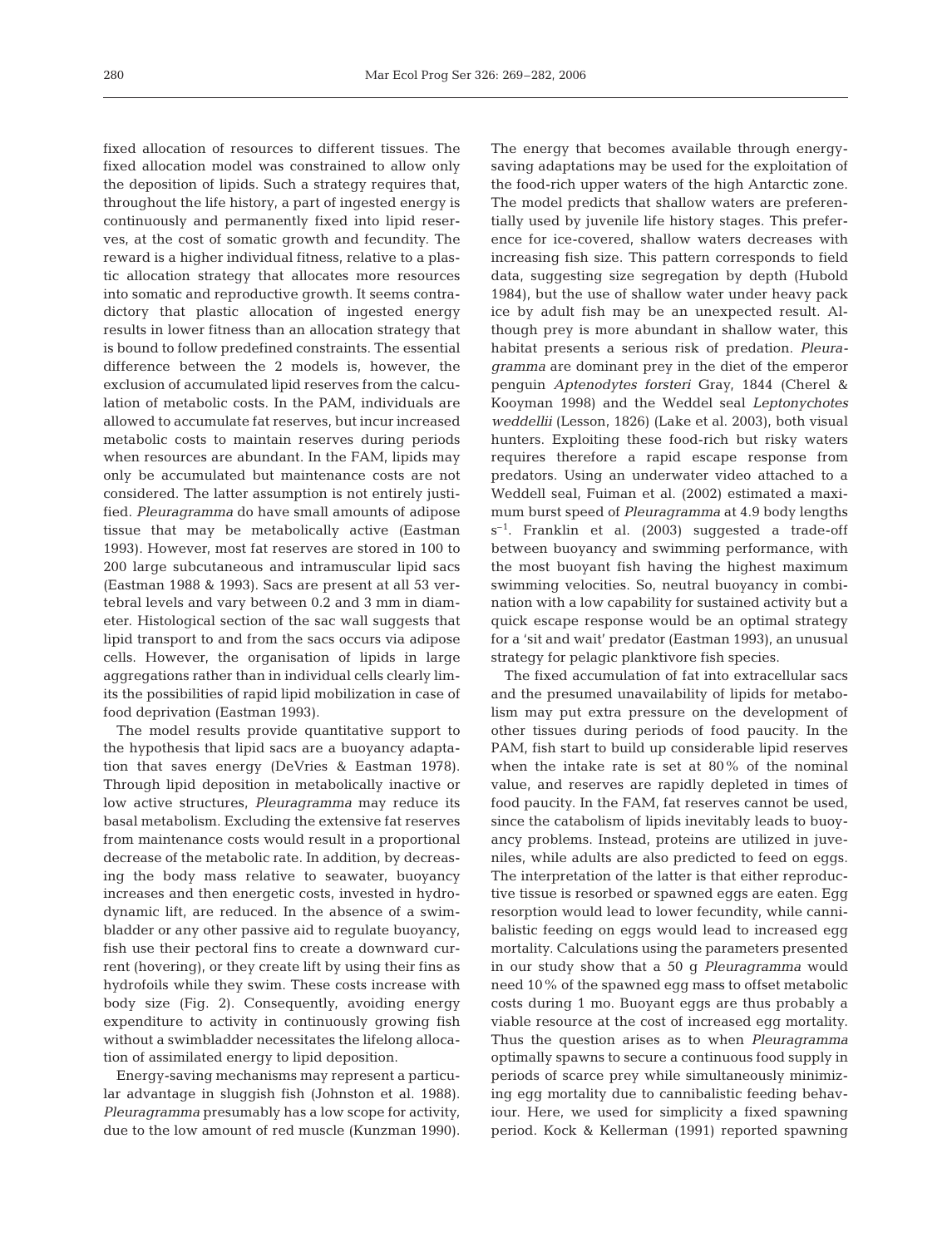dates in August and September, but the spawning season may span the entire period between June and December (Froese & Pauly 2005).

Two other abundant fish species in the Southern Ocean share a pelagic life history style with silverfish: the Antarctic toothfish *Dissostichus mawsoni* Norman, 1937 and the lantern fish *Electrona antarctica* (Günther, 1878). However, both species accumulate lipids in adipose cells, so their lipid reserves are theoretically available for the metabolism. *Dissostochus*, a top predator, feeds almost entirely on fish and cephalopods (Eastman 1988), which may show a more patchy distribution and a more efficient escape response than does zooplankton. When fish experience decreased prey encounter and intake, the model predicts an accumulation of lipid reserves to anticipate periods of food deprivation. This suggests that lipid deposition in sacs may only result in an evolutionary advantage if food is sufficiently available during winter. *E. antarctica* stores energy in lipid reserves during summer for winter use (Donnelly et al. 1990). However, *Electrona* possess a swimbladder and do not face a trade-off with buoyancy.

Although our paper focussed mainly on the role of lipids, we note that model predictions with regard to habitat distribution more or less match observed patterns (Hubold 1984). The role of sea ice in the life history of *Pleuragramma antarcticum* especially warrants further study. The dark, shallow waters under pack ice may offer a permanent food supply and probably provide a refuge against predators for all life history stages of *Pleuragramma*. If true, annual extension of the pack ice zone would influence the population dynamics of *Pleuragramma*, as observed in krill (Atkinson et al. 2004).

*Acknowledgements*: This work was carried out in the framework of the project 'Status, control and role of the pelagic diversity of the Austral Ocean' (PELAGANT), research project no. EV/01/30B, funded by the Belgian Science Policy. We are grateful to M. Mangel and J. Eastman, who commented on an earlier version of this manuscript.

## LITERATURE CITED

- Aksnes DL, Utne ACW (1997) A revised model of visual range in fish. Sarsia 82:137–147
- Alexander RM (2003) Functional design in fishes. Hutchinson, London
- Alonzo SH, Mangel M (2001) Survival strategies and growth of krill: avoiding predators in space and time. Mar Ecol Prog Ser 209:203–217
- Atkinson A, Siegel V, Pakhomov, E, Rothery, P (2004) Longterm decline in krill stock and increase in salps within the Southern Ocean. Nature 432:100–103
- Bull CD, Metcalfe NB, Mangel M (1996) Seasonal matching of foraging to anticipated energy requirements in anorexic juvenile salmon. Proc R Soc Lond B 263:13–18
- Cherel Y, Kooyman GL (1998) Food of emperor penguins (*Aptenodytes forsteri*) in the Western Ross Sea, Antarctica. Mar Biol 130:335–344
- Clark CW, Mangel M (2000) Dynamic state variable models in ecology: methods and applications. Oxford University Press, Oxford
- Clarke A, Johnston NM (1999) Scaling of metabolic rate with body mass and temperature in fish. J Anim Ecol 68: 893–905
- DeVries AL, Eastman JT (1978) Lipid sacs as a buoyancy adaptation in an Antarctic fish. Nature 271:352–353
- Donnelly J, Torres JJ, Hopkins TL, Lancraft TM (1990) Proximate composition of Antarctic mesopelagic fish. Mar Biol 106:13–23
- Eastman JT (1988) Lipid storage-systems and the biology of two neutrally buoyant Antarctic notothenioid fishes. Comp Biochem Physiol B 90:529–537
- Eastman JT (1993) Antarctic fish biology: evolution in a unique environment. Academic Press, San Diego, CA
- Eastman JT (1997) Phyletic divergence and specialization for pelagic life in the Antarctic nototheniid fish *Pleuragramma antarcticum*. Comp Biochem Physiol A 118: 1095–1101
- Eastman JT, Clarke A (1998) A comparison of adaptive radiations of Antarctic fish with those of non Antarctic fish. In: Di Prisco G, Pisano, E, Clarke A (eds) Fishes of Antarctica: a biological overview. Springer Verlag Italia, Milano, p 3–28
- Elliott JM, Davison W (1975) Energy equivalents of oxygen consumption in animal energetics. Oecologia 19:195–201
- Forster ME, Franklin CE, Taylor HH, Davison W (1987) The aerobic scope of an Antarctic fish, *Pagothenia borchgrevinki* and its significance for metabolic cold adaptation. Polar Biol 8:155–159
- Franklin CE, Wilson RS, Davison W (2003) Locomotion at –1.0 degrees C: burst swimming performance of five species of Antarctic fish. J Therm Biol 28:59–65
- Friedrich C, Hagen W (1994) Lipid contents of five species of notothenioid fish from High-Antarctic waters and ecological implications. Polar Biol 14:359–369
- Froese R, Pauly D (eds) (2005) FishBase. World Wide Web electronic publication. www.fishbase.org version (05/ 2005)
- Fuiman LA, Davis RW, Williams TM (2002) Behavior of midwater fishes under the Antarctic ice: observations by a predator. Mar Biol 140:815–822
- Garvey JE, Marschall EA (2003) Understanding latitudinal trends in fish body size through models of optimal seasonal energy allocation. Can J Fish Aquat Sci 60:938–948
- Gerasimchuk VV (1987) On the fecundity of Antarctic sidestripe, *Pleuragramma antarcticum*. J Ichthyol 28:98–100
- Goffart A, Catalano G, Hecq JH (2000) Factors controlling the distribution of diatoms and *Phaeocystis* in the Ross Sea. J Mar Syst 27:161–175
- Hagen W, Kattner G, Friedrich C (2000) The lipid compositions of High-Antarctic notothenioid fish species with different life strategies. Polar Biol 23:785–791
- Hecq JH (2003) Modélisation conceptuelle en numérique de l'écosystème planctonique océanique. Bulletin de la Société Royale des Sciences de Liège 72:93–302
- Helfman GS, Collette BB, Facey DE (1997) The diversity of fishes. Blackwell Science, Oxford
- Hubold G (1984) Spatial distribution of *Pleuragramma antarcticum* (Pisces, Nototheniidae) near the Filchner and Larsen ice shelves (Weddell Sea Antarctica) Polar Biol 3: 231–236
- Hubold G, Hagen W (1997) Seasonality of feeding and lipid